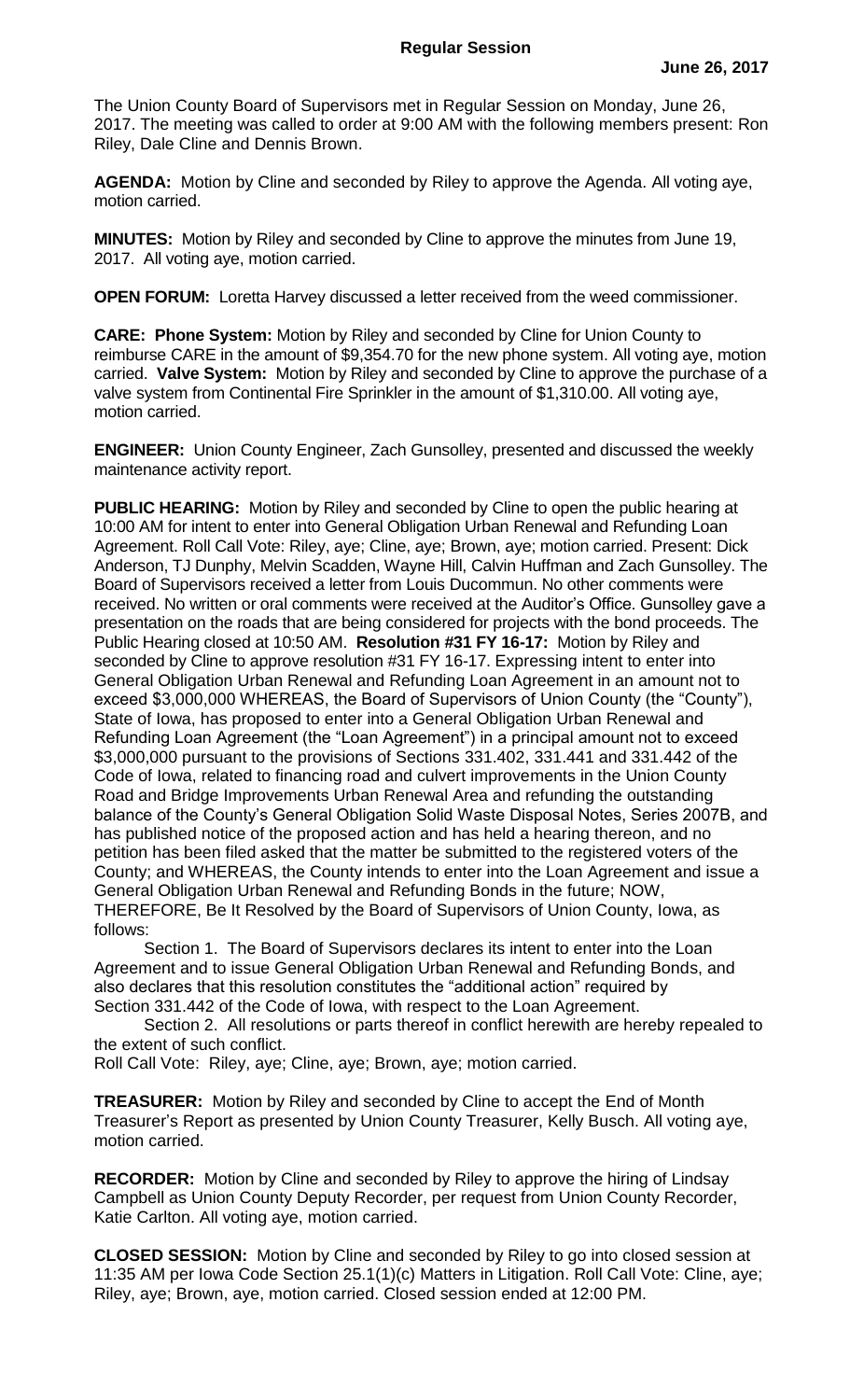**CLAIMS:** Motion by Cline and seconded by Riley to pay claims 130839-130998. All voting aye, motion carried.

| 0001 GENERAL BASIC FND.                |           | <b>T&amp;S INDUSTRIES</b>              |
|----------------------------------------|-----------|----------------------------------------|
| A-1 WINDOW                             | 125.00    | <b>TRANSIT WORKS</b>                   |
| <b>ACCESS</b>                          | 869.37    | <b>UNITED FARMERS COOP</b>             |
| <b>AKES</b>                            | 581.87    | UNITY POINT CLINC                      |
| AMSTERDAM PRINTING                     | 136.17    | <b>WALMART</b>                         |
| <b>AXON ENTERPRISE</b>                 | 10,651.27 | <b>WINDSTREAM</b>                      |
| <b>BLAZEK</b>                          | 267.64    | <b>ZIEGLER</b>                         |
| <b>BM SALES</b>                        | 152.50    | 0020 SECONDARY ROAD FND. TTL.          |
| <b>CARLTON</b>                         | 150.07    |                                        |
| <b>CARPENTER UNIFORM</b>               | 663.96    | <b>3535 CARE HIPSLEY TRUST FND.</b>    |
| CASEY'S                                | 1,250.00  | <b>INNOVATIVE INDUSTRIES</b>           |
| CENTRAL IA. DETENTION                  | 120.00    | <b>3535 CARE HIPSLEY TRST FND. TTI</b> |
| <b>CONDUENT BUSINESS</b>               | 2,300.00  |                                        |
|                                        |           |                                        |
| <b>CRESTON MUNICIPAL UTILITIES</b>     | 39.95     | <b>3550 CARE DEPRECIATION FND.</b>     |
| <b>DISTRICT IV SECRETARY</b>           | 15.00     | <b>CONTINENTAL FIRE SPRINKLER</b>      |
| <b>GALLS</b>                           | 235.96    | <b>KAWA CONSTRUCTION</b>               |
| <b>GOVERNMENT FORMS &amp; SUPPLIES</b> | 172.27    | <b>3550 CARE DEPRECIATION FND. TT</b>  |
| <b>GRAPHIC DISPLAYS</b>                | 85.00     |                                        |
| <b>GREAT PLAINS BLIND FACTORY</b>      | 2,145.00  | <b>4000 EMERGENCY MNGMNT FND.</b>      |
| <b>GREEN VALLEY PEST</b>               | 50.00     | <b>AFTON STAR</b>                      |
| <b>HANSEN</b>                          | 144.00    | <b>AKIN</b>                            |
| <b>HAWKS</b>                           | 216.00    | <b>DUCKWORTH</b>                       |
| <b>HEARTLAND TIRE</b>                  | 36.34     | <b>HENRY</b>                           |
| <b>HOLDER</b>                          | 436.28    | IA. HOMELAND SECURITY                  |
| HY-VEE                                 | 1,860.00  | <b>J&amp;J PLBG HEATING COOLING</b>    |
| <b>IA. PRISON INDUSTRIES</b>           | 185.08    | <b>JRF CONTRACTING</b>                 |
| <b>ISAC</b>                            | 610.00    | <b>MEDIACOM</b>                        |
| <b>ISCTA</b>                           | 300.00    | <b>MR CLEAN CARPET CARE</b>            |
| <b>JIM'S SANITATION</b>                | 80.00     | <b>RON'S PEST SOLUTIONS</b>            |
| <b>JOBE</b>                            | 100.00    | <b>4000 EMERGNCY MNGMNT FND. TT</b>    |
| <b>KARL EMERGENCY VEHICLES</b>         | 5,068.37  |                                        |
| <b>KENYON</b>                          | 193.50    | <b>4003 EMPOWERMENT</b>                |
| LAND'S END BUSINESS OUTFITTERS         | 196.15    | <b>BIRCHARD</b>                        |
| <b>LEAF</b>                            | 131.07    | <b>CLARKE CO. PUBLIC HEALTH</b>        |
| <b>M &amp; M MOTORS</b>                | 17,865.00 | DISCOVERY KIDS PRESCHOOL               |
| MC/ISSB                                | 20.00     | EAST UNION COMM SCHOOLS                |
| <b>MCCARVILLE</b>                      | 94.50     | <b>HEARTS AND HUGS DAYCARE</b>         |
| <b>MEDIACOM</b>                        | 918.84    | <b>MARY MOSIMAN</b>                    |
| <b>MEDICAP</b>                         | 12.95     | <b>MATURA HEADSTART</b>                |
|                                        |           |                                        |
| <b>MILLER</b>                          | 231.00    | PRECIOUS PEOPLE PRESCHOOL              |
| <b>NAPA</b>                            | 101.98    | RINGGOLD CO. CHILD CARE                |
| NATIONAL ORG PROF ATHLETES             | 5,666.40  | RINGGOLD CO. PUBLIC HEALTH             |
| OFFICE DEPOT                           | 2,900.21  | <b>SICKELS</b>                         |
| <b>OFFICE MACHINES</b>                 | 1,137.87  | <b>SWCC</b>                            |
| <b>PETZNICKS</b>                       | 191.25    | <b>ST MALACHY PRESCHOOL</b>            |
| PITNEY BOWES                           | 147.00    | <b>TAYLOR CO. AG EXTENSION</b>         |
| <b>PJGREUFE &amp; ASSOC</b>            | 1,500.00  | TAYLOR CO. PUBLIC HEALTH               |
| <b>POWERS FUNERAL</b>                  | 1,000.00  | TRINITY LUTHERAN PRESCHOOL             |
| <b>PROVOST</b>                         | 1,765.76  | <b>WICHHART</b>                        |
| <b>QUALITY GLASS</b>                   | 4,363.00  | <b>4003 EMPOWERMENT TTL.:</b>          |
| RINGGOLD CO. SHERIFF                   | 4,520.00  |                                        |
| <b>SHOPKO PHARMACY</b>                 | 19.96     | <b>4004 LAW ENFORCEMENT CENTER</b>     |
| <b>SICOG</b>                           | 2,000.00  | A-1 WINDOW                             |
| ST MALACHY PRESCHOOL                   | 1,500.00  | <b>BM SALES</b>                        |
| <b>STOREY KENWORTHY</b>                | 356.54    | <b>JIM'S SANITATION</b>                |
| SUNSET LAW ENFORCEMENT                 | 1,443.20  | MC/ISSB                                |
| <b>THATCHER</b>                        | 72.00     | <b>MEDIACOM</b>                        |
| <b>TOPLIFF</b>                         | 500.00    | <b>UNION CO. AUDITOR</b>               |
| <b>TRUE VALUE</b>                      | 8.49      | <b>VERIZON</b>                         |
| UNION CO. LEC FND.                     | 14,622.43 | <b>WILLIAMS</b>                        |
| <b>UNION SWCD</b>                      | 3,800.00  | <b>WINDSTREAM</b>                      |
| <b>US POST OFFICE</b>                  | 186.20    | <b>4004 LAW ENFORCEMENT CNTR TT</b>    |
| VISA/ISSB                              | 385.24    |                                        |
|                                        |           |                                        |

| 0001 GENERAL BASIC FND.                                            |                | <b>T&amp;S INDUSTRIES</b>                                        | 108.44               |
|--------------------------------------------------------------------|----------------|------------------------------------------------------------------|----------------------|
| A-1 WINDOW                                                         | 125.00         | <b>TRANSIT WORKS</b>                                             | 164.94               |
| ACCESS                                                             | 869.37         | UNITED FARMERS COOP                                              | 407.86               |
| AKES                                                               | 581.87         | UNITY POINT CLINC                                                | 37.00                |
| AMSTERDAM PRINTING                                                 | 136.17         | <b>WALMART</b>                                                   | 27.76                |
| <b>AXON ENTERPRISE</b>                                             | 10,651.27      | <b>WINDSTREAM</b>                                                | 77.91                |
| <b>BLAZEK</b>                                                      | 267.64         | <b>ZIEGLER</b>                                                   | 1,620.75             |
| <b>BM SALES</b>                                                    | 152.50         | 0020 SECONDARY ROAD FND. TTL.:                                   | 24,306.23            |
| <b>CARLTON</b>                                                     | 150.07         |                                                                  |                      |
| CARPENTER UNIFORM                                                  | 663.96         | 3535 CARE HIPSLEY TRUST FND.                                     |                      |
| CASEY'S                                                            | 1,250.00       | <b>INNOVATIVE INDUSTRIES</b>                                     | 1,457.00             |
| CENTRAL IA. DETENTION                                              | 120.00         | 3535 CARE HIPSLEY TRST FND. TTL.:                                | 1,457.00             |
| CONDUENT BUSINESS                                                  | 2,300.00       |                                                                  |                      |
| <b>CRESTON MUNICIPAL UTILITIES</b><br><b>DISTRICT IV SECRETARY</b> | 39.95<br>15.00 | 3550 CARE DEPRECIATION FND.<br><b>CONTINENTAL FIRE SPRINKLER</b> |                      |
| <b>GALLS</b>                                                       | 235.96         | <b>KAWA CONSTRUCTION</b>                                         | 1,310.00<br>1,366.46 |
| <b>GOVERNMENT FORMS &amp; SUPPLIES</b>                             | 172.27         | 3550 CARE DEPRECIATION FND. TTL.:                                | 2,676.46             |
| <b>GRAPHIC DISPLAYS</b>                                            | 85.00          |                                                                  |                      |
| <b>GREAT PLAINS BLIND FACTORY</b>                                  | 2,145.00       | <b>4000 EMERGENCY MNGMNT FND.</b>                                |                      |
| <b>GREEN VALLEY PEST</b>                                           | 50.00          | <b>AFTON STAR</b>                                                | 84.00                |
| <b>HANSEN</b>                                                      | 144.00         | <b>AKIN</b>                                                      | 52.23                |
| <b>HAWKS</b>                                                       | 216.00         | <b>DUCKWORTH</b>                                                 | 96.41                |
| <b>HEARTLAND TIRE</b>                                              | 36.34          | <b>HENRY</b>                                                     | 250.00               |
| HOLDER                                                             | 436.28         | IA. HOMELAND SECURITY                                            | 597.64               |
| HY-VEE                                                             | 1,860.00       | <b>J&amp;J PLBG HEATING COOLING</b>                              | 1,355.00             |
| IA. PRISON INDUSTRIES                                              | 185.08         | <b>JRF CONTRACTING</b>                                           | 5,589.33             |
| <b>ISAC</b>                                                        | 610.00         | <b>MEDIACOM</b>                                                  | 342.12               |
| <b>ISCTA</b>                                                       | 300.00         | MR CLEAN CARPET CARE                                             | 1,100.00             |
| <b>JIM'S SANITATION</b>                                            | 80.00          | RON'S PEST SOLUTIONS                                             | 45.00                |
| JOBE                                                               | 100.00         | 4000 EMERGNCY MNGMNT FND. TTL.:                                  | 9,511.73             |
| KARL EMERGENCY VEHICLES                                            | 5,068.37       |                                                                  |                      |
| KENYON                                                             | 193.50         | <b>4003 EMPOWERMENT</b>                                          |                      |
| LAND'S END BUSINESS OUTFITTERS                                     | 196.15         | <b>BIRCHARD</b>                                                  | 240.00               |
| LEAF                                                               | 131.07         | CLARKE CO. PUBLIC HEALTH                                         | 632.36               |
| <b>M &amp; M MOTORS</b>                                            | 17,865.00      | DISCOVERY KIDS PRESCHOOL                                         | 991.98               |
| MC/ISSB                                                            | 20.00          | EAST UNION COMM SCHOOLS                                          | 3,790.00             |
| <b>MCCARVILLE</b>                                                  | 94.50          | HEARTS AND HUGS DAYCARE                                          | 3,392.00             |
| <b>MEDIACOM</b>                                                    | 918.84         | <b>MARY MOSIMAN</b>                                              | 2,059.96             |
| <b>MEDICAP</b>                                                     | 12.95          | <b>MATURA HEADSTART</b>                                          | 422.02               |
| MILLER                                                             | 231.00         | PRECIOUS PEOPLE PRESCHOOL                                        | 1,000.00             |
| NAPA                                                               | 101.98         | RINGGOLD CO. CHILD CARE                                          | 5,066.77             |
| NATIONAL ORG PROF ATHLETES                                         | 5,666.40       | RINGGOLD CO. PUBLIC HEALTH                                       | 5,831.45             |
| OFFICE DEPOT                                                       | 2,900.21       | <b>SICKELS</b>                                                   | 4,446.25             |
| OFFICE MACHINES                                                    | 1,137.87       | <b>SWCC</b>                                                      | 8,752.42             |
| <b>PETZNICKS</b>                                                   | 191.25         | ST MALACHY PRESCHOOL                                             | 324.00               |
| PITNEY BOWES                                                       | 147.00         | TAYLOR CO. AG EXTENSION                                          | 3,692.79             |
| <b>PJGREUFE &amp; ASSOC</b>                                        | 1,500.00       | TAYLOR CO. PUBLIC HEALTH                                         | 137.57               |
| POWERS FUNERAL                                                     | 1,000.00       | TRINITY LUTHERAN PRESCHOOL                                       | 1,000.00             |
| <b>PROVOST</b>                                                     | 1,765.76       | <b>WICHHART</b>                                                  | 800.00               |
| <b>QUALITY GLASS</b>                                               | 4,363.00       | <b>4003 EMPOWERMENT TTL.:</b>                                    | 42,579.57            |
| RINGGOLD CO. SHERIFF                                               | 4,520.00       |                                                                  |                      |
| SHOPKO PHARMACY                                                    | 19.96          | <b>4004 LAW ENFORCEMENT CENTER</b>                               |                      |
| SICOG                                                              | 2,000.00       | A-1 WINDOW                                                       | 21.00                |
| ST MALACHY PRESCHOOL<br><b>STOREY KENWORTHY</b>                    | 1,500.00       | <b>BM SALES</b><br><b>JIM'S SANITATION</b>                       | 244.00<br>110.00     |
| SUNSET LAW ENFORCEMENT                                             | 356.54         |                                                                  |                      |
|                                                                    | 1,443.20       | MC/ISSB                                                          | 82.91                |
| THATCHER                                                           | 72.00          | <b>MEDIACOM</b>                                                  | 135.90               |
| <b>TOPLIFF</b><br>TRUE VALUE                                       | 500.00<br>8.49 | <b>UNION CO. AUDITOR</b>                                         | 69.00<br>440.11      |
| UNION CO. LEC FND.                                                 | 14,622.43      | <b>VERIZON</b><br><b>WILLIAMS</b>                                | 66.87                |
| <b>UNION SWCD</b>                                                  | 3,800.00       | <b>WINDSTREAM</b>                                                | 819.85               |
| US POST OFFICE                                                     | 186.20         | <b>4004 LAW ENFORCEMENT CNTR TTL.:</b>                           | 1,989.64             |
|                                                                    |                |                                                                  |                      |